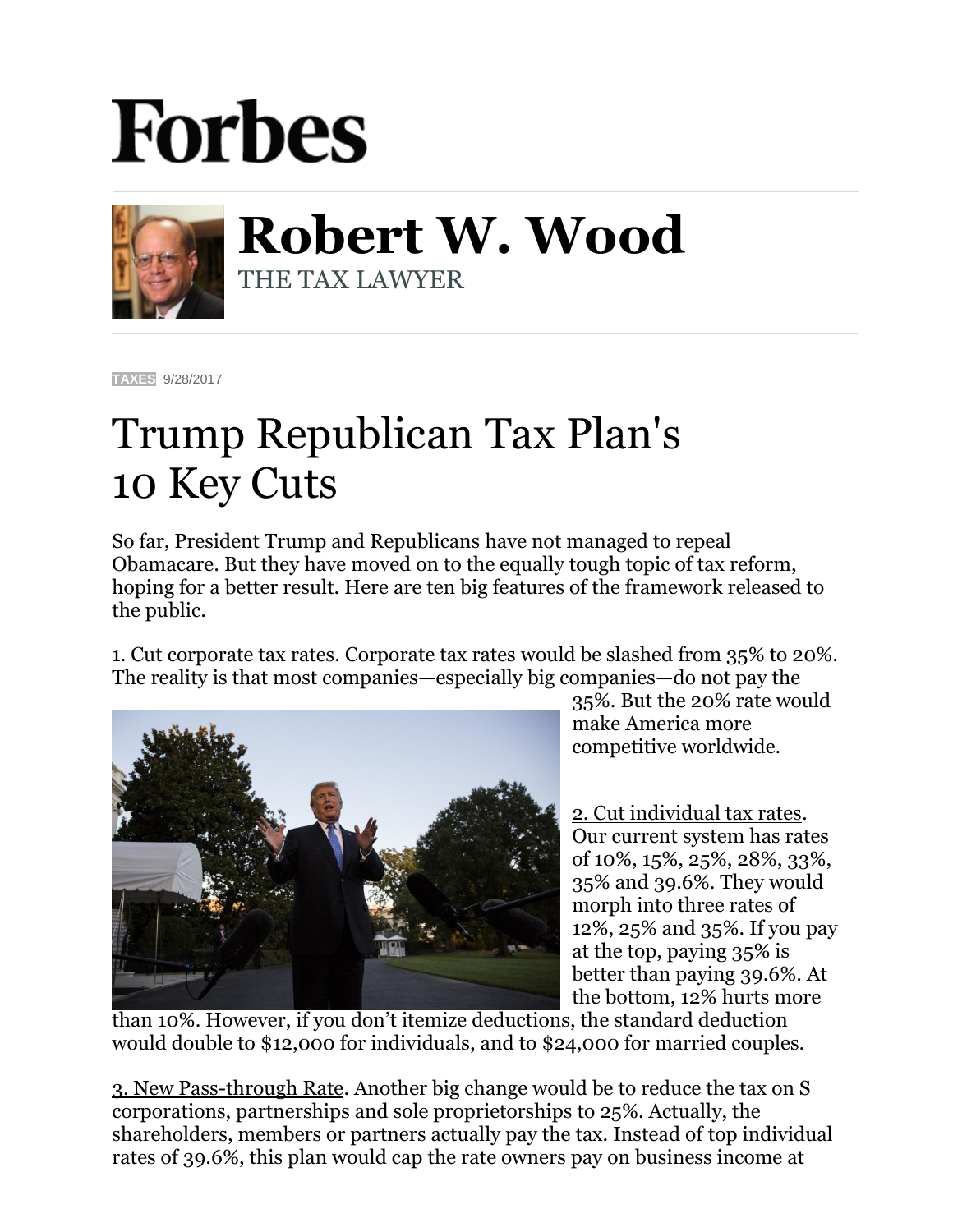25%. If you are a successful Uber driver paying 39.6%, why not form an entity and pay 25%? Lawmakers recognize the possibility that taxpayers may try to rejigger their operations to slash their taxes from 39.6% to 25%. So, the plan says it will include "measures to prevent the recharacterization of personal income into business income to prevent wealthy individuals from avoiding the top personal tax rate."

4. Corporate expensing*.* When companies buy certain assets, they are often required to claim depreciation or amortization deductions over time, even if they laid out all the cash for the purchase in the first year. A faster write-off is better, preferably all at once. Under the proposal, businesses could immediately expense the cost of certain assets. Notably, real estate would still have to be depreciated over many years. But more expensing and faster write-offs really appeal to businesses.

5. Itemized deductions. Most itemized deductions would be eliminated. Californians would be hurt by this, since the high cost of California taxes at least gets you a deduction on your federal return. However, this deduction would go under the plan. The deduction for property taxes would go, as would deductions for medical expenses. The only deductions you could claim under the proposal might be home mortgage interest and charitable contribution deductions.

6. Alternative Minimum Tax (AMT)*.* The dreaded AMT would be eliminated. AMT may be the most insidious and counterintuitive tax there is. Even if you're good with numbers, it's hard to see it coming. It's about time the AMT was repealed.

7. Federal estate tax. The federal estate tax would be eliminated too. Currently, the federal estate is imposed on estates which exceed \$5.49 million. But beyond that, you pay 40%. And generation skips can taxed at 80%. President Trump has railed against the estate tax as hurting small businesses and farmers, and the tax does put a premium on planning and sophistication. So the plan would repeal it. Notably, though, the plan does *not* include repeal of the gift tax, which applies to transfers made during life. It also is not clear whether there would be a steppedup basis in the decedent's property on death for income tax purposes. So there are many details to work out in this proposed estate tax repeal.

8. Worldwide taxation*.* The proposal calls for a switch to a territorial system of taxation for businesses. The idea would be for U.S. companies to pay taxes on their profits to the U.S. only for amounts earned in the U.S. What about individuals? Sorry, it looks like *individual* Americans will still be taxed on their worldwide income, even if they live abroad and pay taxes abroad. 8 million American expats around the world with complex tax reporting and FATCA worries will evidently get no relief.

9. Repatriating Earnings*.* Many companies (including Apple, Microsoft, etc.) are stockpiling cash overseas in foreign subsidiaries without paying U.S. tax. The